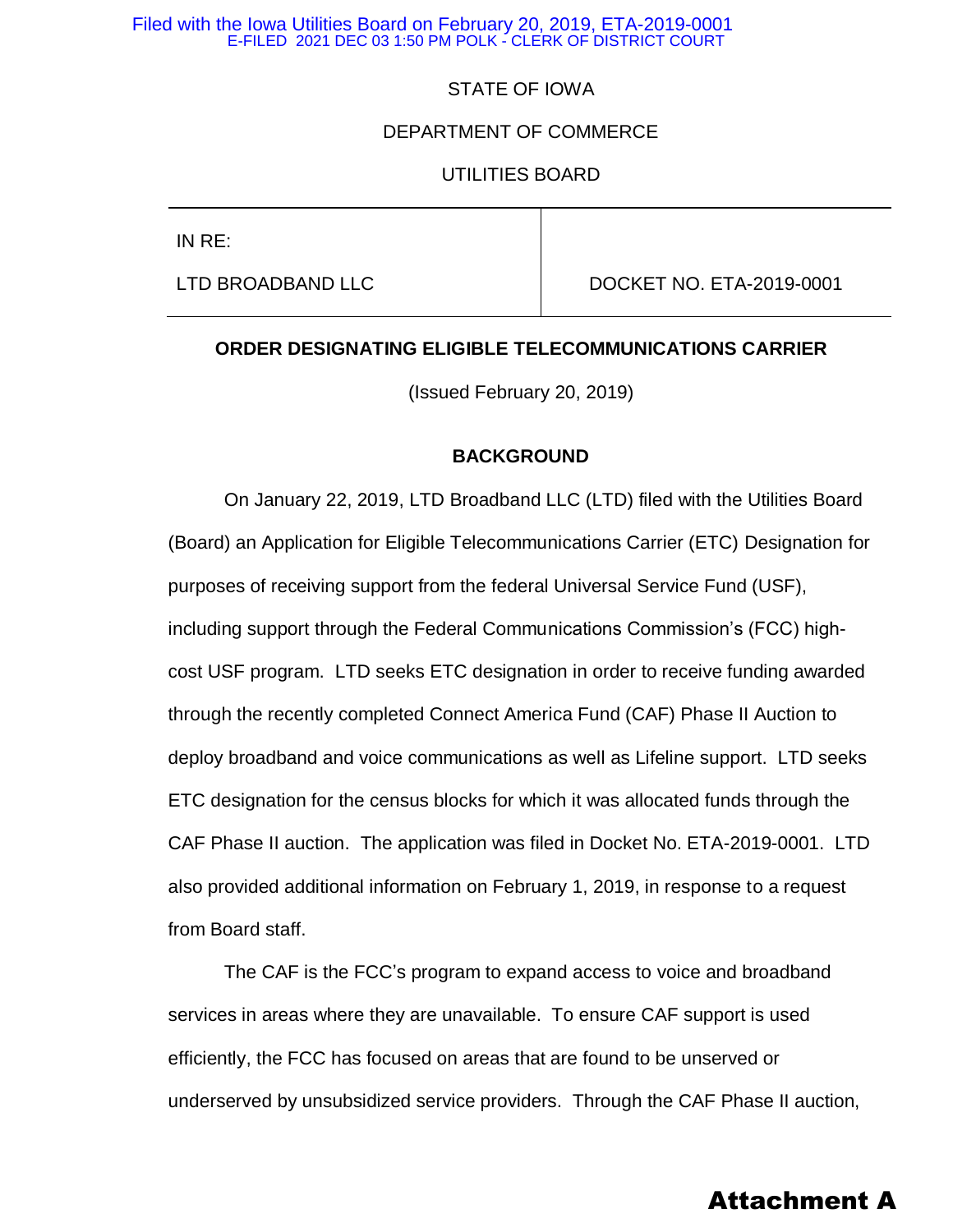## DOCKET NO. ETA-2019-0001 PAGE 2

the FCC is providing funding to local telephone companies to subsidize the cost of building new network infrastructure or performing network upgrades to provide voice and broadband service in areas where it is lacking. In the areas of states where the respective incumbent price cap carriers declined model-based support, the FCC has undertaken to award support through a competitive bidding process in which the FCC reviews applicants' requests for support by evaluating, among other things, the companies' operational history, financial qualifications and proposed services.

The companies that accept CAF Phase II support must meet several requirements for voice and broadband services. Service providers must offer broadband at speeds of at least 10 megabits per second (Mbps) downstream and 1 Mbps upstream and the network latency cannot be higher than 100 milliseconds round trip. Service providers must also offer at least one plan with a minimum usage allowance of at least 150 gigabytes per month or, in certain circumstances, a plan with 100 gigabytes of usage, and they must offer service at rates reasonably comparable to rates in urban areas.

As a winning bidder in the CAF Phase II auction, LTD is seeking high-cost funding to offset the cost of deploying fiber for broadband and digital voice services to 22 census blocks in Iowa for which it was the winning bidder. LTD is therefore seeking ETC designation for a service area including the census blocks in Iowa where it won the CAF Phase II auction and has been awarded support.

No objections to the application have been filed.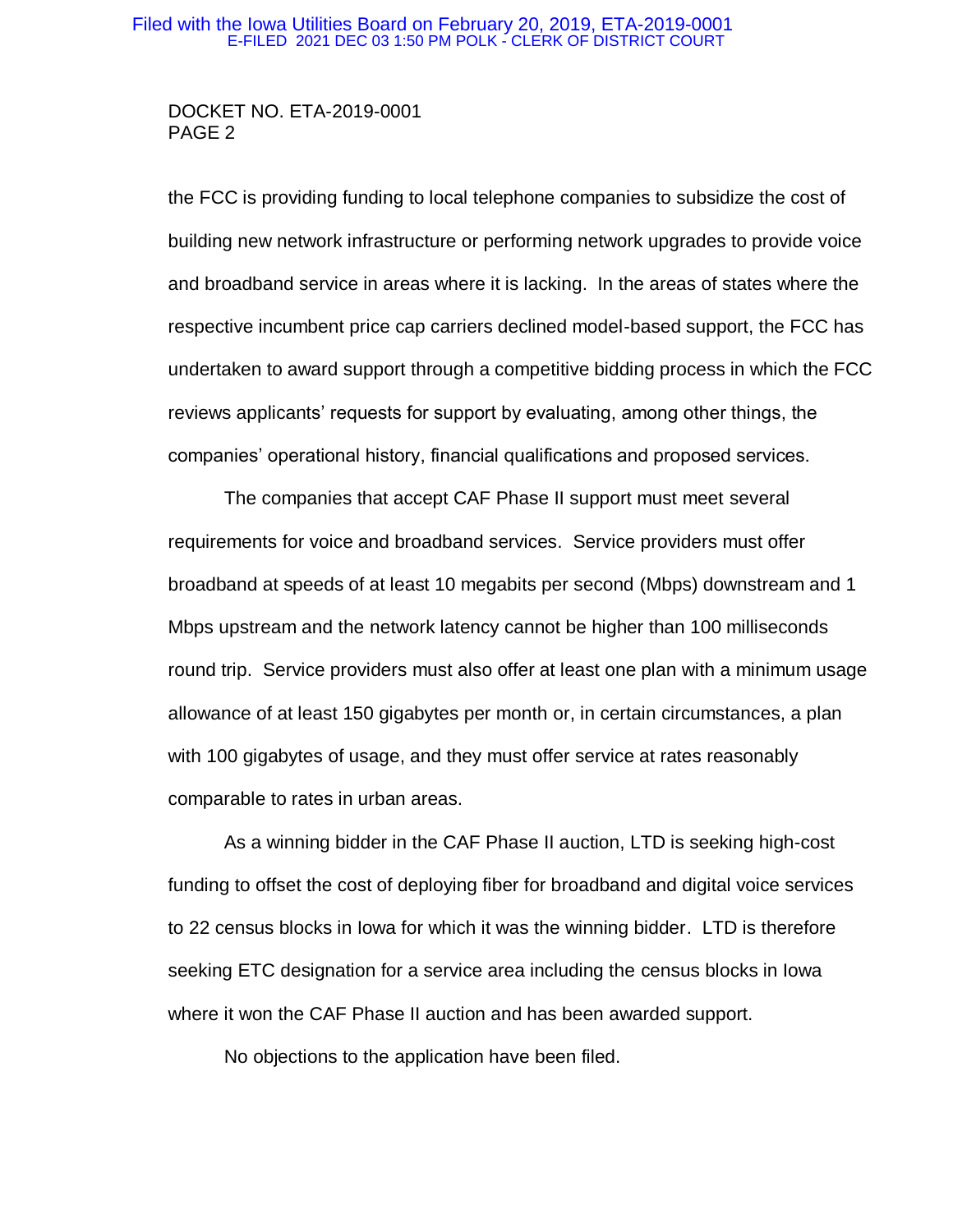DOCKET NO. ETA-2019-0001 PAGE 3

### **LEGAL STANDARDS**

Board rule 199 IAC 39.3(1) requires a telecommunications carrier to be designated as an ETC to qualify for support from the USF. The Board reviews applications for designation as an ETC for compliance with 47 U.S.C. § 214(e)(1) and grants ETC designations to qualified applicants for a service area designated by the board.

Board rule 199 IAC 39.3(1) also provides the means by which the Board can designate Iowa telecommunications companies to be eligible to receive funding from the USF pursuant to 47 U.S.C. § 254. A carrier must meet the requirements of Board rule 199 IAC 39.3(2) to be designated as an ETC.

### **ANALYSIS**

Pursuant to 47 U.S.C. § 214(e)(2), states have primary responsibility for designating ETCs. Board rule 39.3(1) provides the means by which the Board may designate a telecommunications carrier to be eligible to receive funding from the federal USF. Board rule 39.3(2) specifies the requirements for an application for ETC designation.

Board rule 39.3(2)(a) requires a clear statement of which entity is requesting the designation. LTD states that it is the entity requesting ETC designation.

Board rule 39.3(2)(b) requires an applicant to provide a clear statement of the purposes for which the designation is sought. LTD is seeking ETC designation because it was awarded support as a successful bidder in the FCC's CAF Phase II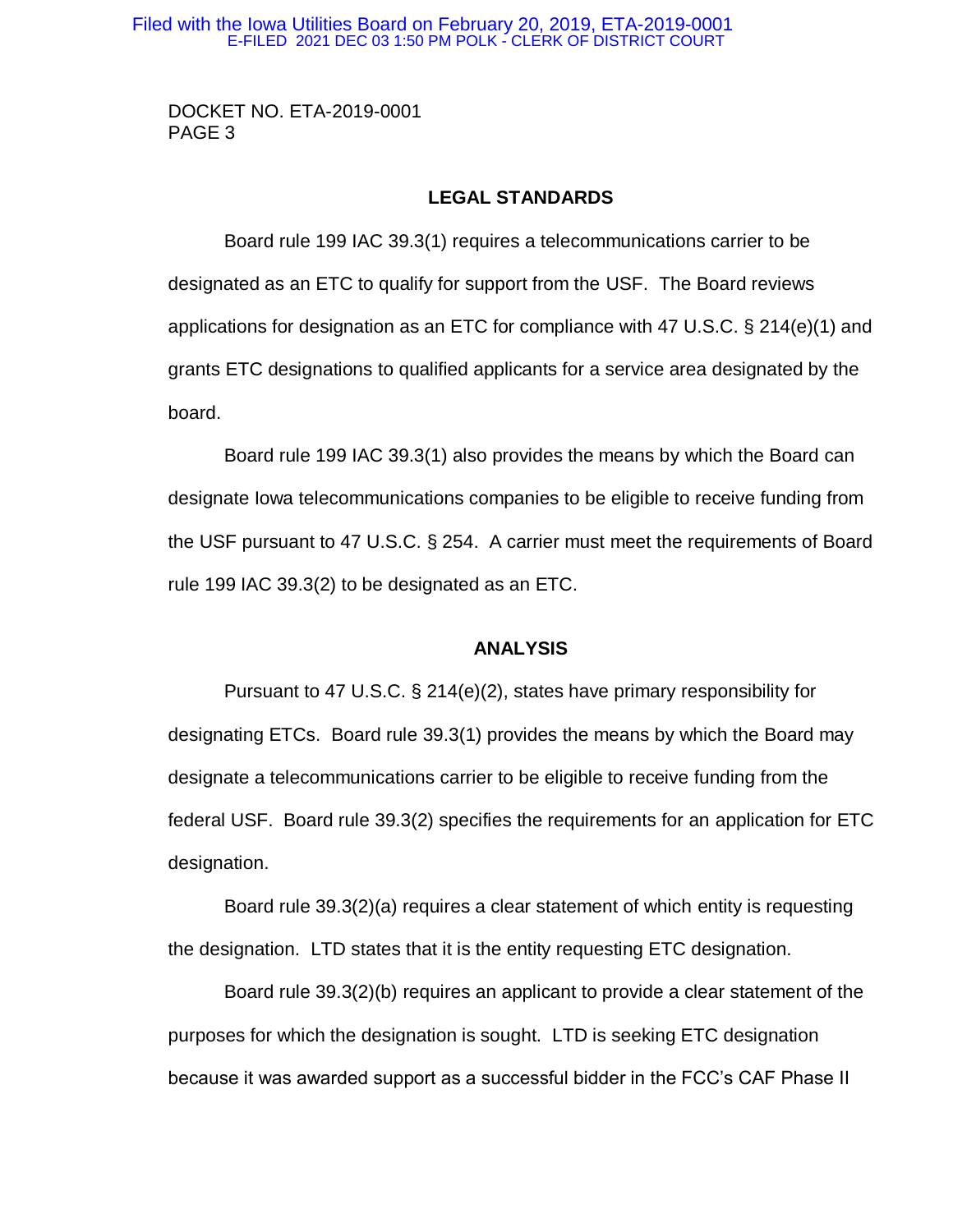### DOCKET NO. ETA-2019-0001 PAGE 4

auction. LTD intends to provide voice and broadband service in the census blocks in Iowa where the FCC has awarded support. LTD also seeks Lifeline funding.

Board rule 39.3(2)(b) also requires an applicant to provide a statement of its financial and technical qualification to provide the supported service. LTD states it was founded in 2011 and is one of the largest fixed wireless internet service providers in the United States, covering more than 250,000 rural locations from a network of more than 1,300 towers with 25/3 Mbps broadband. LTD provides broadband services to more than 9,700 customers throughout its service territory. LTD has provided a copy of its Certificate of Existence issued by the Secretary of State of Nevada and the biography of its chief executive officer indicating he has more than 25 years of experience in the industry.

Board rule 39.3(2)(c) requires an applicant to certify that it offers or intends to offer all services designated for support throughout the applicant's service area. LTD states that it offers IP-Voice and fixed wireless internet services and its internet services meet the FCC's definition of broadband (i.e., 25 mbps download/3 mbps upload).

Board rule 39.3(2)(d) requires that an applicant explain how it will provide voice telephony service. As identified in 47 C.F.R. § 54.101, the services designated for support are: (a) voice-grade access to the public switched network or its functional equivalent; (b) minutes of use for local service provided at no additional charge to end users; (c) access to the emergency services provided by local government or other public safety organizations, such as 911 and enhanced 911; and (d) toll limitation services to qualifying low-income consumers.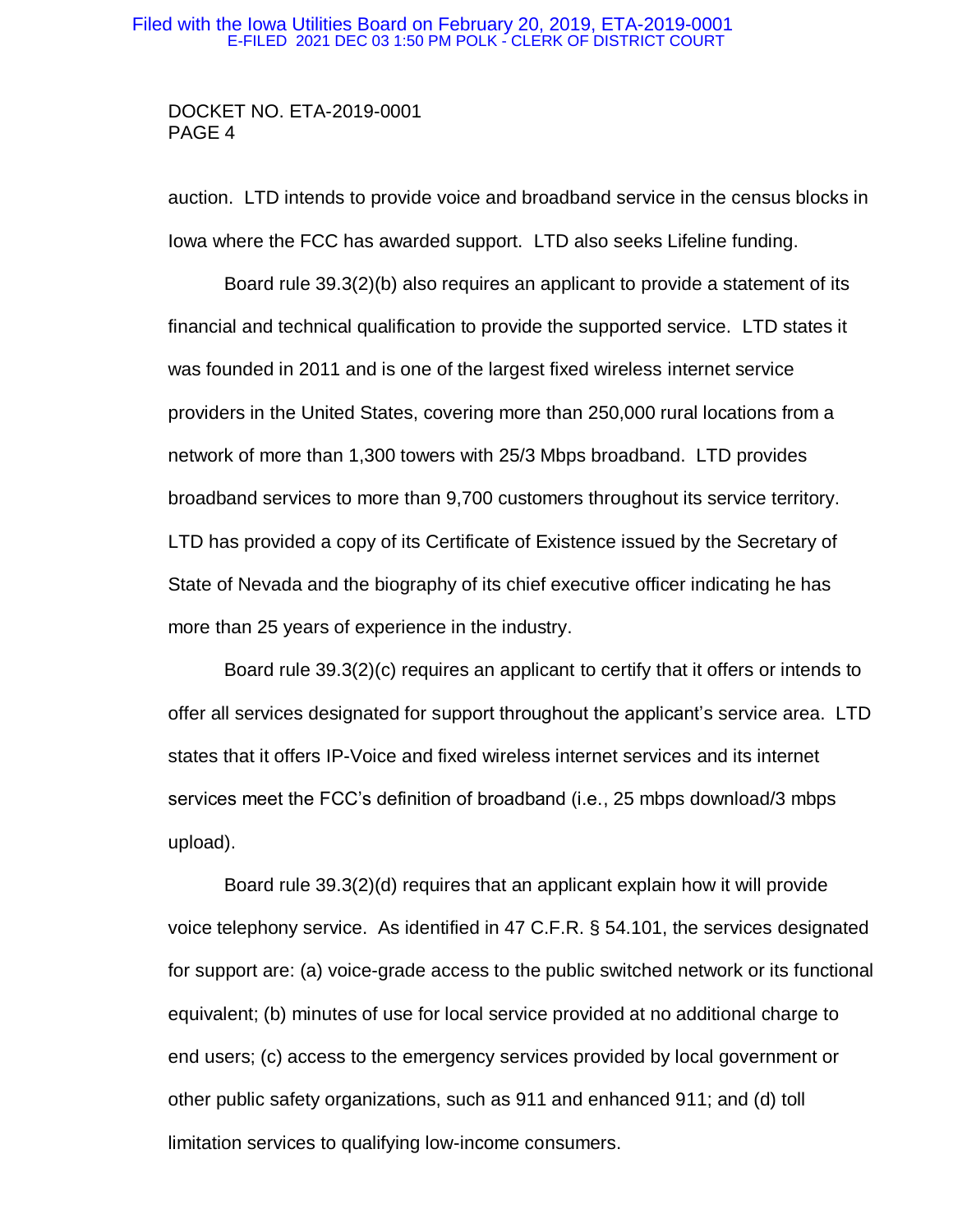## DOCKET NO. ETA-2019-0001 PAGE 5

LTD maintains that it will provide voice-grade access to the public switched telephone network (PSTN) or its functional equivalent using Inteliquent as a wholesale Voice over Internet Protocol (VoIP) provider along with LTD's own voice softswitch cluster. LTD will offer minutes of use for local service provided at no additional charge to end users. LTD will provide toll control service and toll limitation services. LTD maintains it provides access to emergency services by providing access to the local 911 facilities.

Board rule 39.3(2)(e) requires applicants to certify they plan to offer the supported services using their own facilities or a combination of their own facilities and resale of another carrier's services. LTD commits to using its own facilities and a wholesale VoIP provider to provide the services.

Board rule 39.3(2)(f) requires an applicant to describe how it will advertise the availability of supported services and associated charges using media of general distribution. LTD states it will advertise its universal service offerings using media of general distribution consistent with its current advertising practices. The advertising will occur via a combination of newspapers, direct mail, television ads, social media, and websites.

Board rule 39.3(2)(g) requires an applicant to describe its proposed ETC service area. LTD provided a list of census blocks where it has been awarded CAF Phase II support as Exhibit A to its application. LTD also provided maps showing the locations of the census blocks on February 1, 2019, in response to a request from Board staff.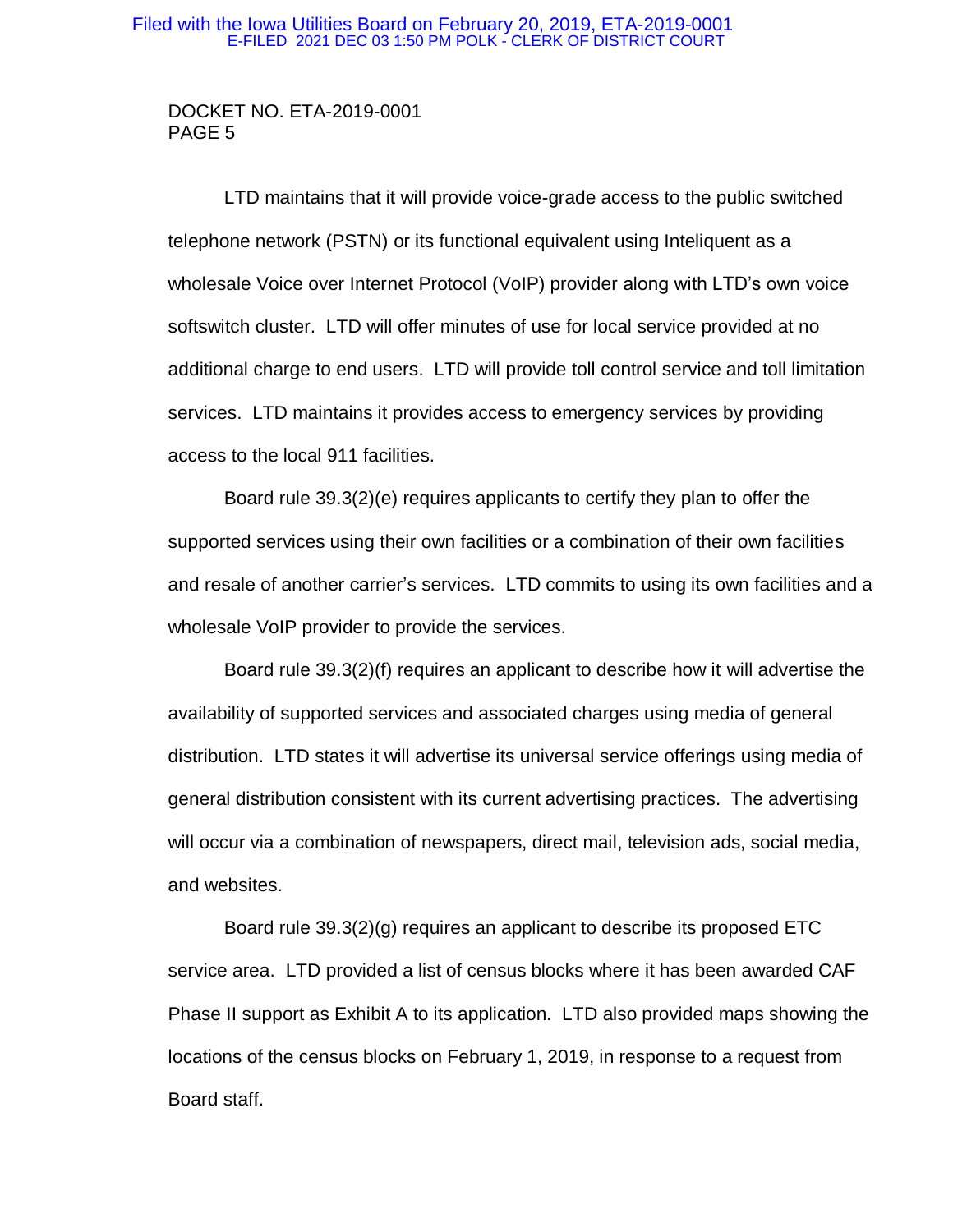## DOCKET NO. ETA-2019-0001 PAGE 6

Where an application is from a carrier seeking ETC designation for an area served by a rural carrier, Board rule 39.3(2)(h) requires an applicant to demonstrate the requested designation is in the public interest. LTD states that granting it designation as an ETC will serve the public interest by permitting it to receive CAF Phase II support to provide 25/3 Mbps broadband in the areas where it has been awarded such support. LTD states this will allow it to provide quality communications services at a reasonable price in rural areas and allow individuals in those areas to access public safety, health, educational, and economically advantageous Internet services and applications.

Board rule 39.3(2)(i) requires an applicant to submit a five-year improvement plan. LTD states the FCC has buildout requirements for carriers awarded CAF Phase II support, and pursuant to those requirements it must provide 25/3Mbps service to those locations within a six-year period. LTD will provide service consistent with those obligations. LTD's services will be provided through a hybrid fiber network and fixed wireless network.

Board rule 39.3(2)(j) requires an applicant to make an affirmative statement explaining how the applicant will remain functional in emergency situations. LTD asserts it is able to function in an emergency situation without an external power source, and it is able to reroute traffic around damaged facilities. LTD also states it is capable of managing traffic spikes resulting from emergency situations. It also has provisions for emergency power that meet or exceed the requirement to provide a minimum of four hours of battery service at each tower site, and mobile power units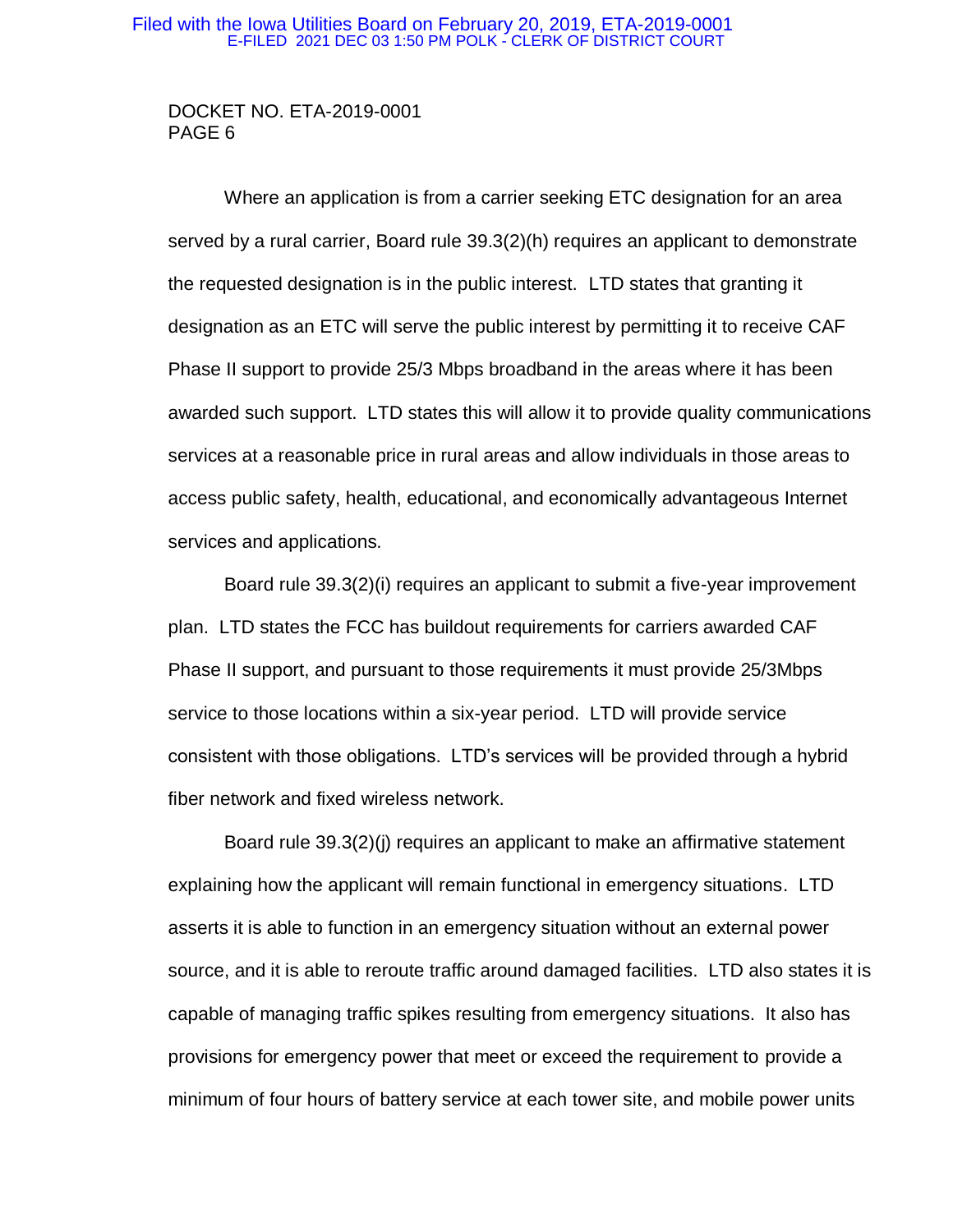# DOCKET NO. ETA-2019-0001 PAGE 7

can be delivered on short notice and readily connected to its towers. LTD states it otherwise complies with the FCC's backup power requirements.

As required by Board rule 39.3(2)(k), LTD commits to comply with all applicable FCC and Board service requirements.

Board rule 39.3(2)(l) requires an applicant to certify that it will comply with applicable consumer protection and service quality standards. LTD indicates that it will satisfy all consumer protection and service quality standards as provided by state and federal law.

The Board has reviewed LTD's application. Based on the unopposed representations in those filings, the Board concludes that LTD has substantially complied with the Board's rules governing designation of ETCs. The Board will grant LTD's application for designation as an ETC for purposes of receiving high-cost and low-income support in the service areas defined as the census blocks identified in Exhibit A to the application and as shown on the maps filed on February 1, 2019.

## **ORDERING CLAUSES**

## **IT IS THEREFORE ORDERED:**

1. The "Application for Eligible Telecommunications Carrier Designation" filed by LTD Broadband LLC on January 22, 2019, is granted.

2. LTD Broadband LLC is granted such designation for the census blocks for which it has been awarded support through the Connect America Fund Phase II auction which are identified in Exhibit A to its application and shown on the maps filed on February 1, 2019.